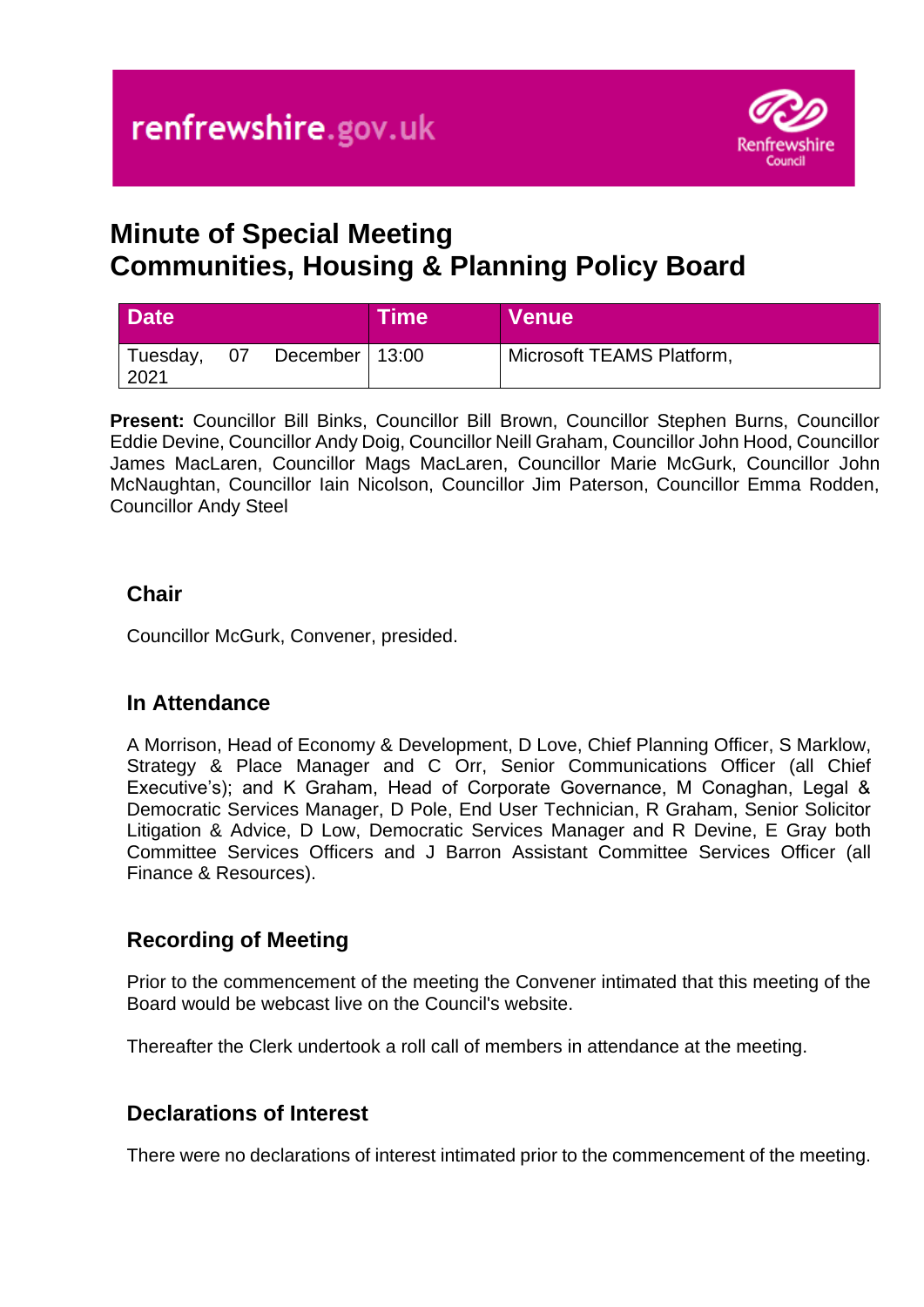### 1 **Renfrewshire Local Development Plan**

Under reference to Item 1 of the Minute of the special meeting of this Policy Board held on 14 April 2021, there was submitted a report by the Chief Executive relative to the Renfrewshire Local Development Plan (LDP).

The report advised that in accordance with the decision taken at the above meeting the Head of Economy & Development had modified the Proposed Renfrewshire Local Development Plan in line with all but three of the Scottish Government Reporter's recommendations set out in the Examination Report, in relation to housing sites at the former Golf Driving Range, Rannoch Road in Johnstone (LDP 2057), Thriplee Road in Bridge of Weir (LDP 2064) and Auchenlodment Road in Elderslie (LDP 2053) and Scottish Ministers had been notified of the Council's intention to adopt the modified Local Development Plan. The Council had advertised the intention to adopt the modified Proposed Renfrewshire Local Development Plan and sent a copy of the modified Local Development Plan to the Scottish Ministers along with a statement explaining why the three modifications to the Plan suggested by the Reporter were not accepted. Scottish Ministers had subsequently considered both the modified Plan and supporting information provided and concluded that they did not wish to intervene in the adoption of the Plan and that the Council could proceed to adopt the Modified Proposed Renfrewshire Local Development Plan. A copy of the response received from the Scottish Ministers, dated 17 August 2021, was appended to the report

In addition, the report intimated that the Council had successfully defended a Judicial Review action, raised by Cosmopolitan Hotels Limited, which challenged the validity of the decision taken by the Board on 14 April 2021. A summary of the petition for Judicial Review was provided, together with the petitioner's main grounds of argument and the Court's decision.

The modified proposed Plan recommended for adoption, together with Maps A to F, was as detailed on the Council webpages entitled Local Development Plan. It was highlighted that there was a possibility of a statutory challenge being made to the Local Development Plan once adopted. The report indicated that should the Plan and associated maps be adopted the post adoption procedures would be undertaken in line with the relevant statutory procedures as set out in the Town and Country Planning (Scotland) Act 1997.

Councillor McGurk, seconded by Councillor McNaughtan, moved (a) that it be noted that the Council had successfully defended the Judicial Review petition, raised by Cosmopolitan Hotels Limited, in respect of the proposed Renfrewshire Local Development Plan as detailed in section 4 of the report; and (b) that, in the circumstances, it be agreed to adopt the Renfrewshire Local Development Plan (referred to on the webpage as the modified proposed Renfrewshire Local Development Plan) including Map A, Map B, Map C, Map D, Map E and Map F, as detailed on the Council webpages – Local Development Plan, in accordance with the provisions of the Town and Country Planning (Scotland) Act 1997.

Councillor Andy Doig, seconded by Councillor Devine, moved as an amendment (a) that it be noted that the Council had successfully defended the Judicial Review petition, raised by Cosmopolitan Hotels Limited, in respect of the proposed Renfrewshire Local Development Plan as detailed in section 4 of the report; and (b) that the Renfrewshire